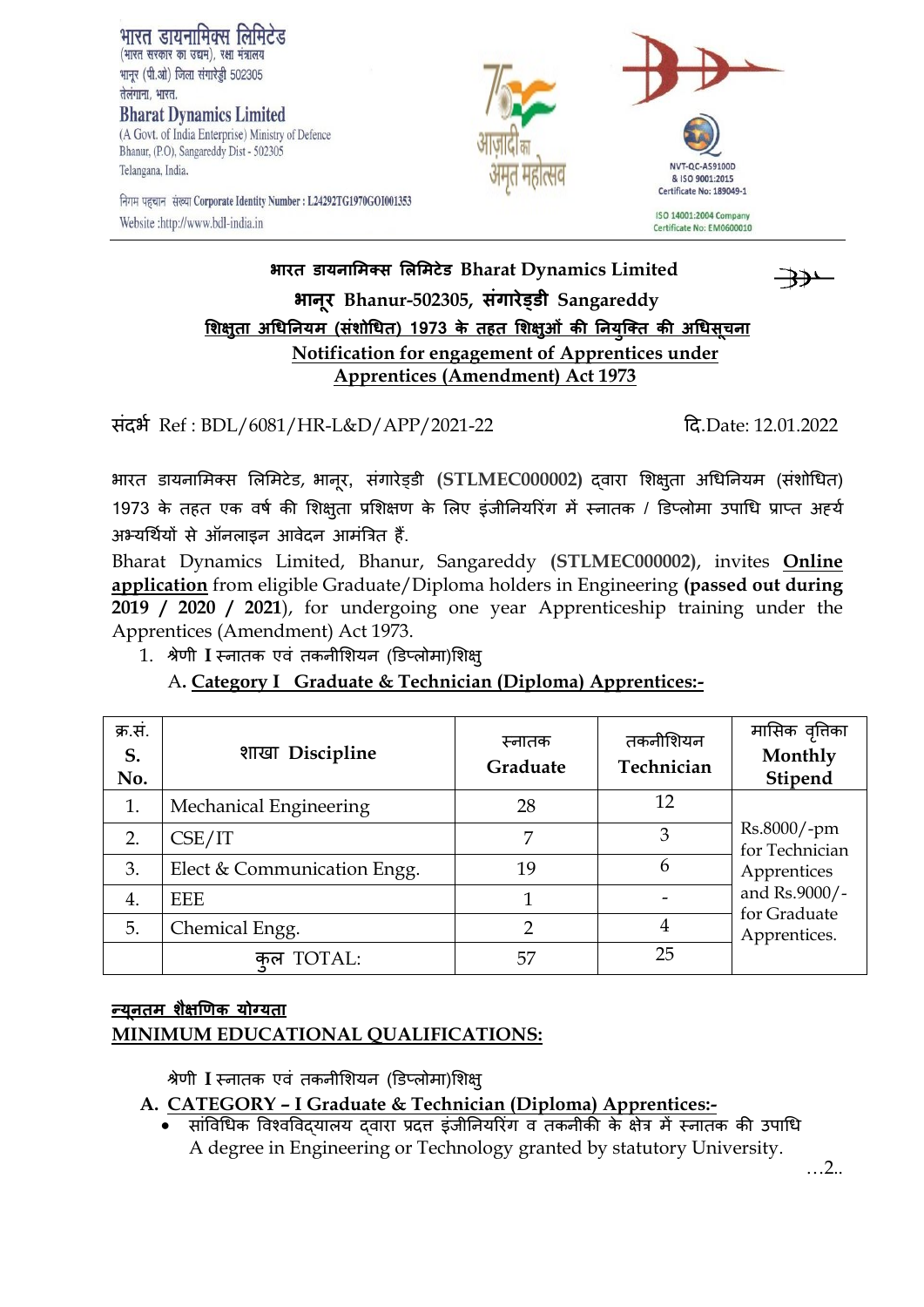- इस प्रकार की उपाधि प्रदत्त करने के लिए संसदीय अधिनियम दवारा अधिकृत संस्था दवारा प्रदत्त इंजीनियरिंग व तकनीकी के क्षेत्र में स्नातक की उपाधि A degree in Engineering or Technology granted by an Institutions empowered to grant such degrees by an Act of Parliament.
- राज्य सरकार दवारा संबद्ध विद्याविशेष में स्थापित राज्य परिषद या तकनीकी शिक्षा बोर्ड दवारा प्रदत्त इंजीनियरिंग व तकनीकी के क्षेत्र में डिप्लोमा की उपाधि. A Diploma in Engineering or Technology granted by a State Council or Board of Technical Education established by a State Government in relevant discipline.
- संबद्ध विदयाविशेष में विश्वविद्यालय दवारा प्रदत्त इंजीनियरिंग व तकनीकी के क्षेत्र में डिप्लोमा की उपाधि A Diploma in Engineering or Technology granted by a University in relevant discipline.

#### III. **आयुAGE:**

आयु सीमा शिक्षुता नियमावली के अनुसार होगी.

Age limit will be followed as per Apprenticeship Rules.

#### IV. **ररक्क्तयों का आरक्षि RESERVATION OF VACANCIES:**

अ.जा./ अ.ज.जा /अ.पि.व / पीडब्ल्यूडी के आरक्षण के संबंध में शिक्षुता अधिनियम के तहत दिशानिर्देशों का पालन किया जाएगा. जो अभ्यर्थी अ.जा. /अ.ज.जा /अ.पि.व / पीडब्ल्यूडी के आरक्षण की सुविधा प्राप्त करना चाहते हैं वे सरकारी मानक फार्मेट में प्रमाण पत्र प्रस्तुत करें अन्यथा उनकी गणना अनारक्षित वर्ग में की जाएगी. अ.पि.व की सुविधा प्राप्त करने के इच्छुक अभ्यर्थी तहसीलदार के प्रमाण पत्र जारीकर्ता प्राधिकारी दवारा सरकारी मानक फार्मेट में जारी प्रमाण पत्र प्रस्तुत करें.

Guidelines under Apprentices Act on Reservation for SC/ST/OBC/PWD will be followed. Who are claiming reservation under SC/ST/OBC/PWD shall provide certificate as per Government standard format, failed which their claim for reservation will be considered as 'General' category only. If BC candidates claiming OBC category, they should bring OBC certificate as per the Govt. prescribed (OBC) format from the certificate issuing authority of Tahsildar.

#### V. **न्यूनति स्वास््य िानक MINIMUM PHYSICAL STANDARDS**:

शिक्षुता नियमावली 1992 के उपबंध 4 में निर्धारित तथा इसमें किए गए संशोधन, यदि हो, तो उसके अनसार.

As prescribed in Clause 4 of the Apprenticeship Rule 1992, and amendments thereof if any.

#### VI. **प्रमिक्षि की अवधि DURATION OF TRAINING:**

शिक्षुता अधिनियम (संशोधित) 1973 के अनुसार शिक्षुता प्रशिक्षण की अवधि एक वर्ष की होगी. The duration of Apprenticeship training will be for a period of **one** year as per Apprentices (Amendment) Act 1973.

#### VII. **पिछ्िे प्रमिक्षि /अनुभव PREVIOUS TRAINING/EXPERIENCE**:

अभ्यर्थी जो शिक्षुता अधिनियम (संशोधित) 1973 के तहत शिक्षुता प्रशिक्षण प्राप्त कर रहे हों या प्राप्त किया हो व एक या अधिक वर्ष का अनुभव प्राप्त हो वे आवेदन करने के लिए अर्ह्य नहीं हैं. Candidates who have already undergone or are currently undergoing apprenticeship under Apprentices (Amendment) Act 1973, and/or having one year or more experience are **not eligible to apply**.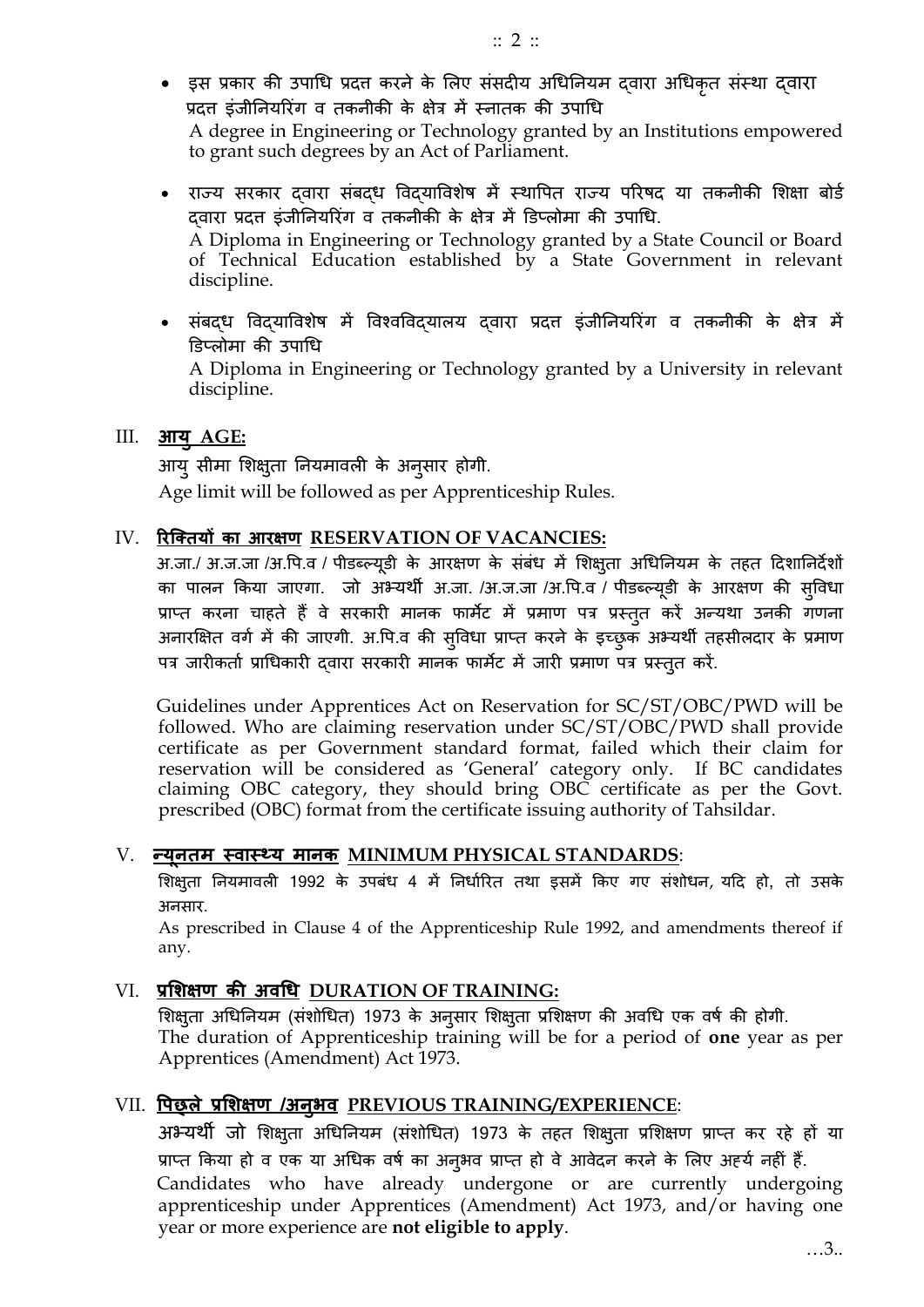#### :: 3 ::

### VIII. **चयन िद्िनत SELECTION PROCEDURE:**

अंतिम रैंक सूची की तैयारी अनारक्षित/ अ.जा./अ.ज.जा/अ.पि.व./पीडब्ल्यूडी वर्ग के अनुसार भारत डायनामिक्स लिमिटेड, भानूर संगारेड्डी के अधिकारियों दवारा प्रमाण पत्र के सत्यापन के बाद की जाएगी. The final rank list would be prepared according to categories of General/ SC/ ST/ OBC/PWD after conducting Certificate Verification by officials of Bharat Dynamics Limited, Bhanur-502305, Sangareddy.

### IX. **िंजीकरि एवं अवेदन प्रस्ततु करने की प्रक्रिया**: **PROCEDURE FOR REGISTRATION AND SUBMISSION OF APPLICATION:**

| पंजीकरण का सत्यापन करने के बाद विद्यार्थी लॉगिन<br>a. Go to www.mhrdnats.gov.in पर जाएं<br>b. पंजीकरण पर क्लिक करें Click Enroll<br>कर आवेदन कर सकते हैं.<br>c. आवेदन पत्र भरें<br>Please note: After verification of student<br>Complete the application form<br>enrolment by BOAT (SR), a student can be able to<br>d. प्रत्येक अभ्यर्थी के लिए विशेष पंजीकरण संख्या दी<br>login and apply<br>जाएगी.<br>A unique Enrolment Number for each student will<br><u>चरण Step 1</u> :<br>be generated.<br>a. लॉगिन Login<br><u>नोट :</u> कृपया पंजीकरण और अन् <b>मोदन के लिए एक दिन तक</b><br>b. एस्टाब्लिशमेंट रिक्वेस्ट मेनू पर क्लिक करें<br>रुकें. इसके बाद चरण 2 में जा सकते हैं.<br>Click Establishment Request Menu<br>c. फाइंड एस्टाब्लिशमेंट पर क्लिक करें<br>Note: Please wait for at least one day for enrollment<br>Click Find Establishment<br>verification and approval. After this student can proceed<br>d. रेस्यूम अपलोड करें Upload Resume<br>to Step 2.<br>e. संगठन का नाम चुने, टाइप कर सर्च करें<br><u>चरण Step 2:</u><br>Choose Establishment name, Type and search<br>a.लॉंगिन Login<br>'BHARAT DYNAMICS LIMITED'<br>b.एस्टाब्लिशमेंट रिक्वेस्ट मेनू पर क्लिक करें<br>f. 'अप्लाई फॉर बीडीएल, भानूर शाखा' पर क्लिक<br>Click Establishment Request Menu<br>करें<br>c. फाइंड एस्टाब्लिशमेंट पर क्लिक करें<br>Click 'apply for BDL, Bhanur'<br>Click Find Establishment<br>g. अप्लाई पर फिर से क्लिक करें<br>d. रेस्यूम अपलोड करें Upload Resume<br>Click apply again<br>e.संगठन का नाम चुने, टाइप कर सर्च करें<br>Choose Establishment name, Type and search<br>'BHARAT DYNAMICS LIMITED'<br>f.'अप्लाई फॉर बीडीएल, भानूर शाखा' पर क्लिक करें<br>Click 'apply for BDL, Bhanur'<br>g.अप्लाई पर फिर से क्लिक करें<br>Click apply again | विद्यार्थी जो राष्ट्रीय वेब पोर्टल पर पंजीकृत हो चुके हैं<br>तथा जिनके लॉगिन विवरण हैं, उनके लिए<br>For students who have already enrolled in<br>the National Web Portal and having login<br>details<br>कृपया नोट करें : बीओएटी (एसआर) दवारा विद्यार्थी के | विद्यार्थी जिन्होंने राष्ट्रीय वेब पोर्टल पर पंजीकृत नहीं किया<br>हो, उनके लिए<br>For students who have not so far enrolled in<br>the National Web Portal<br><u>चरण Step 1:</u> |
|----------------------------------------------------------------------------------------------------------------------------------------------------------------------------------------------------------------------------------------------------------------------------------------------------------------------------------------------------------------------------------------------------------------------------------------------------------------------------------------------------------------------------------------------------------------------------------------------------------------------------------------------------------------------------------------------------------------------------------------------------------------------------------------------------------------------------------------------------------------------------------------------------------------------------------------------------------------------------------------------------------------------------------------------------------------------------------------------------------------------------------------------------------------------------------------------------------------------------------------------------------------------------------------------------------------------------------------------------------------------------------------------------------------------------------------------------------------------------------------------------------------------------------------------------------------------------------------------------------------------------------------------------------------------------------------------------------------------------------------------------|------------------------------------------------------------------------------------------------------------------------------------------------------------------------------------------------------------------------------------------------------------|---------------------------------------------------------------------------------------------------------------------------------------------------------------------------------|
|                                                                                                                                                                                                                                                                                                                                                                                                                                                                                                                                                                                                                                                                                                                                                                                                                                                                                                                                                                                                                                                                                                                                                                                                                                                                                                                                                                                                                                                                                                                                                                                                                                                                                                                                                    |                                                                                                                                                                                                                                                            |                                                                                                                                                                                 |
|                                                                                                                                                                                                                                                                                                                                                                                                                                                                                                                                                                                                                                                                                                                                                                                                                                                                                                                                                                                                                                                                                                                                                                                                                                                                                                                                                                                                                                                                                                                                                                                                                                                                                                                                                    |                                                                                                                                                                                                                                                            |                                                                                                                                                                                 |
|                                                                                                                                                                                                                                                                                                                                                                                                                                                                                                                                                                                                                                                                                                                                                                                                                                                                                                                                                                                                                                                                                                                                                                                                                                                                                                                                                                                                                                                                                                                                                                                                                                                                                                                                                    |                                                                                                                                                                                                                                                            |                                                                                                                                                                                 |
|                                                                                                                                                                                                                                                                                                                                                                                                                                                                                                                                                                                                                                                                                                                                                                                                                                                                                                                                                                                                                                                                                                                                                                                                                                                                                                                                                                                                                                                                                                                                                                                                                                                                                                                                                    |                                                                                                                                                                                                                                                            |                                                                                                                                                                                 |
|                                                                                                                                                                                                                                                                                                                                                                                                                                                                                                                                                                                                                                                                                                                                                                                                                                                                                                                                                                                                                                                                                                                                                                                                                                                                                                                                                                                                                                                                                                                                                                                                                                                                                                                                                    |                                                                                                                                                                                                                                                            |                                                                                                                                                                                 |

X. <u>परिवहन व्यय :</u> प्रमाण पत्र सत्यापन में उपस्थित होने के लिए टीए / डीए नहीं दिया जाएगा. **TRAVEL EXPENSES:** No TA / DA will be paid for attending certificate verification.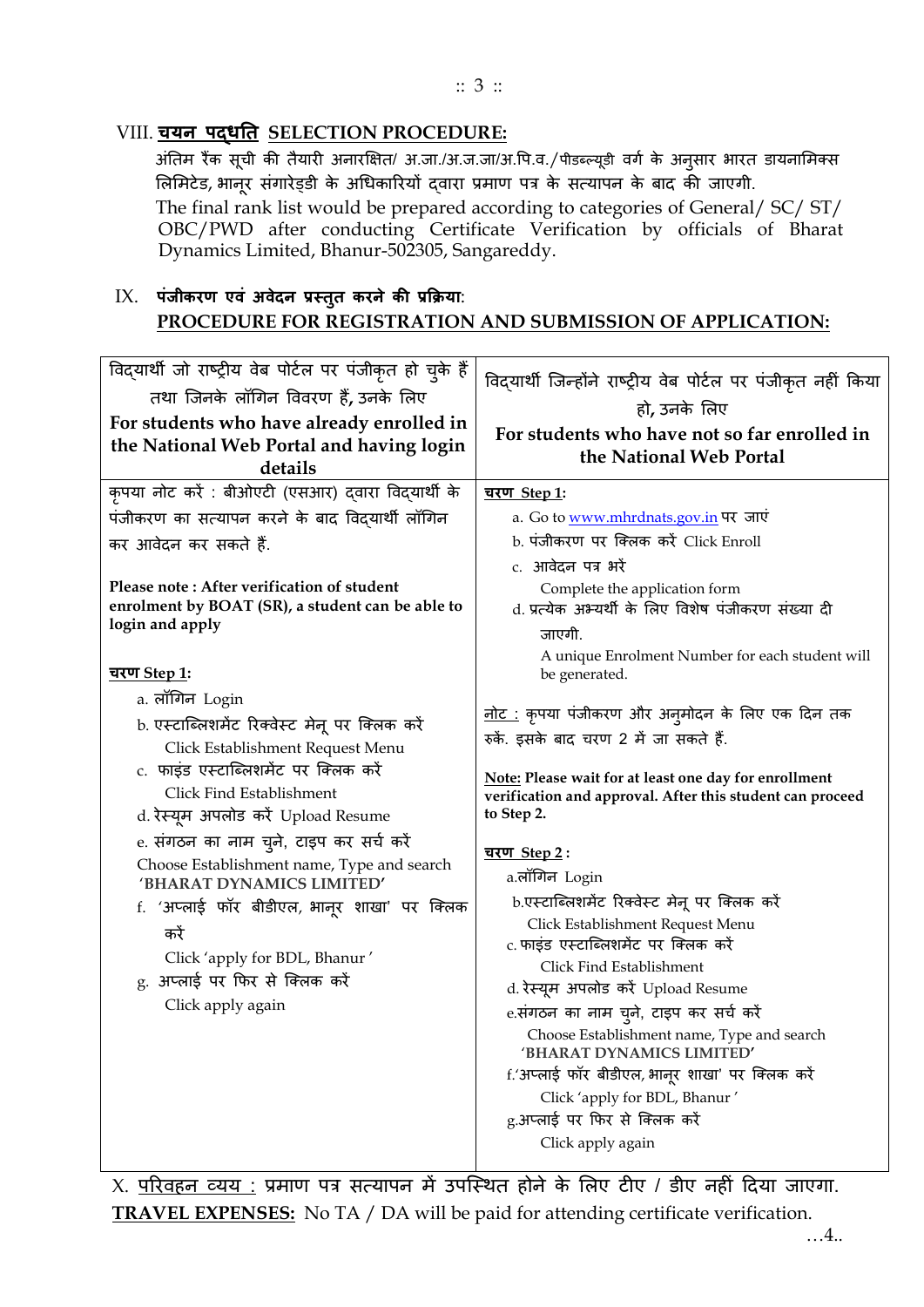:: 4 ::

 $XI$  .  $\frac{3\pi}{100}$  .  $\frac{2\pi}{100}$  /  $\frac{2\pi}{100}$  .  $\frac{2\pi}{100}$  ,  $\frac{2\pi}{100}$  ,  $\frac{2\pi}{100}$  ,  $\frac{2\pi}{100}$  ,  $\frac{2\pi}{100}$  ,  $\frac{2\pi}{100}$  ,  $\frac{2\pi}{100}$  ,  $\frac{2\pi}{100}$  ,  $\frac{2\pi}{100}$  ,  $\frac{2\pi}{100}$  ,  $\frac{2\$ 

**BOARDING/LODGING:** No boarding or lodging expenses are admissible.

XII. शिक्षुता अवधि पूरा करने पर, ऐसे शिक्षु को रोजगार का प्रस्ताव देने के लिए भारत डायनामिक्स लिमिटेड, भानूर, संगारेड़डी बाध्य नहीं है और न ही कोई शिक्षु, शिक्षुता प्रशिक्षण की पूर्ति के आधार पर रोजगार के मिए दावा कर सकता है.

 Upon completion of the Apprenticeship period, Bharat Dynamics Limited, Bhanur, Sangareddy, shall have no obligation to offer employment to such apprentices or can an apprentice claim right for employment on the grounds of completion of Apprenticeship.

## XIII. **िुख्य तारीख IMPORTANT DATES:**

| क्र.सं | गतिविधि Activity                                             | तारीख Date |
|--------|--------------------------------------------------------------|------------|
| S.No.  |                                                              |            |
| 1.     | Online Application starting date                             | 12.01.2022 |
| 2.     | Last date for enrolling in NATS portal                       | 25.01.2022 |
| 3.     | Last date for applying Bharat Dynamics Limited, Bhanur       | 27.01.2022 |
| 4.     | Handing over of rank list to Bharat Dynamics Limited, Bhanur | 03.02.2022 |

प्रमाण पत्र सत्यापन और कार्यभार ग्रहण की तिथि भारत डायनामिक्स लिमिटेड, भानर, संगारेड़डी दवारा केवल चयित अभ्यर्थियों के लिए अलग से सूचित किया जाएगा.

 **Certificate verification and Date of joining will be intimated separately by Bharat Dynamics Limited, Bhanur, Sangareddy for selected candidates only**.

वेब पोर्टल पर विद्यार्थी पंजीकरण से संबंधी पूछ्ताछ के लिए ईमेल दवारा संपर्क करें

For queries, related to student enrollment in Web portal, contact through e-mail: [studentquery@boat-srp.com,](mailto:studentquery@boat-srp.com) [applacement@boat-srp.com,](mailto:applacement@boat-srp.com) [generalqueryap@boat](mailto:generalqueryap@boat-srp.com)[srp.com,](mailto:generalqueryap@boat-srp.com)

# $XIV.$  नियत तिथि के बाद प्राप्त असंपूर्ण एवं गलत ऑनलाइन आवेदन अस्वीकृत किए जाएंगे. **INCOMPLETE and ERRONEOUS / ONLINE APPLICATION RECEIVED AFTER DUE DATE WILL BE REJECTED:**

इस संबंध में किसी भी प्रकार का संप्रेषण स्वीकार्य नहीं है. No further communication in this regard will be entertained.

 $XV$ . भारत डायनामिक्स लिमिटेड, संगारेड्डी दवारा अपने कार्य के समन्वयन व संपर्क के लिए किसी भी संगठन को अधिकृत नहीं किया गया है.अभ्यर्थी ऐसे दलाल से बचें तथा कार्यालय ऐसे अनहोनी घटना के लिए जिम्मेदार नहीं है.

Bharat Dynamics Limited, Bhanur, Sangareddy, has not entrusted / authorized any individual organization to coordinate (or) liaison our work. Candidates beware of touts and our office is not responsible for such unwanted incident.